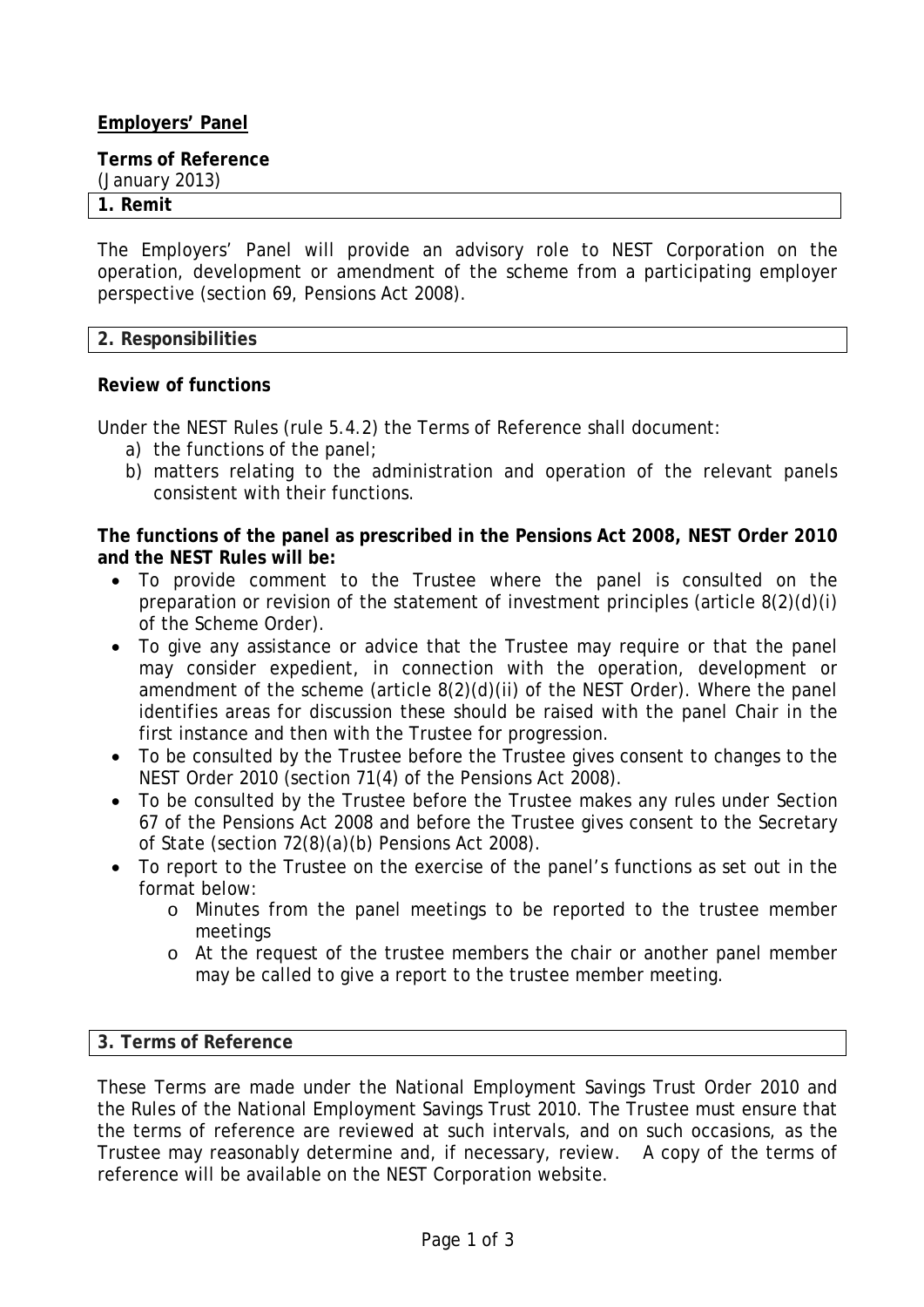**4. Procedures**

### **Meetings**

The Panel will aim to meet around 4 times a year. Apologies for absence for any meeting of any category shall be given in advance to the Secretariat.

The Panel Members can request an additional meeting through the Chair.

Individuals who are unable to attend a meeting are invited to raise any points with the Chair in advance of the meeting to which they relate. The use of telephone conferencing will be permitted.

#### **Quoracy**

The quorum for Panel meetings will be four Panel Members.

#### **Agendas**

Agendas and papers will generally be circulated with the aim of being received by 5 working days before the meeting date, which will confirm the timings and location. Panel Members may at any time suggest items for the agenda either to the Chair or via the Secretariat provided that they notify such items as early as possible (particularly if preparation of relevant papers is required). Once an agenda has been finalised, exceptional matters of business will be considered at the actual meeting itself under 'any other business' at the Chair's discretion.

The tabling of papers without notice is unacceptable. Exceptions may be made for urgent issues and/or where there are rapidly changing situations and any meeting will be adjourned for enough time to allow consideration of any associated papers before any decision would be taken.

Trustee Members can propose items for inclusion on the agenda; this will be discussed and agreed with the Panel Chair.

## **Voting rights**

A Panel Member may call for a vote. Where necessary, voting will be by a show of hands and in any equality of voting the Chair of each meeting shall have the casting vote. A full record of voting will be included in the Minutes of that meeting.

#### **Secretariat Support**

All meetings will be provided with a Secretariat service managed by the General Counsel.